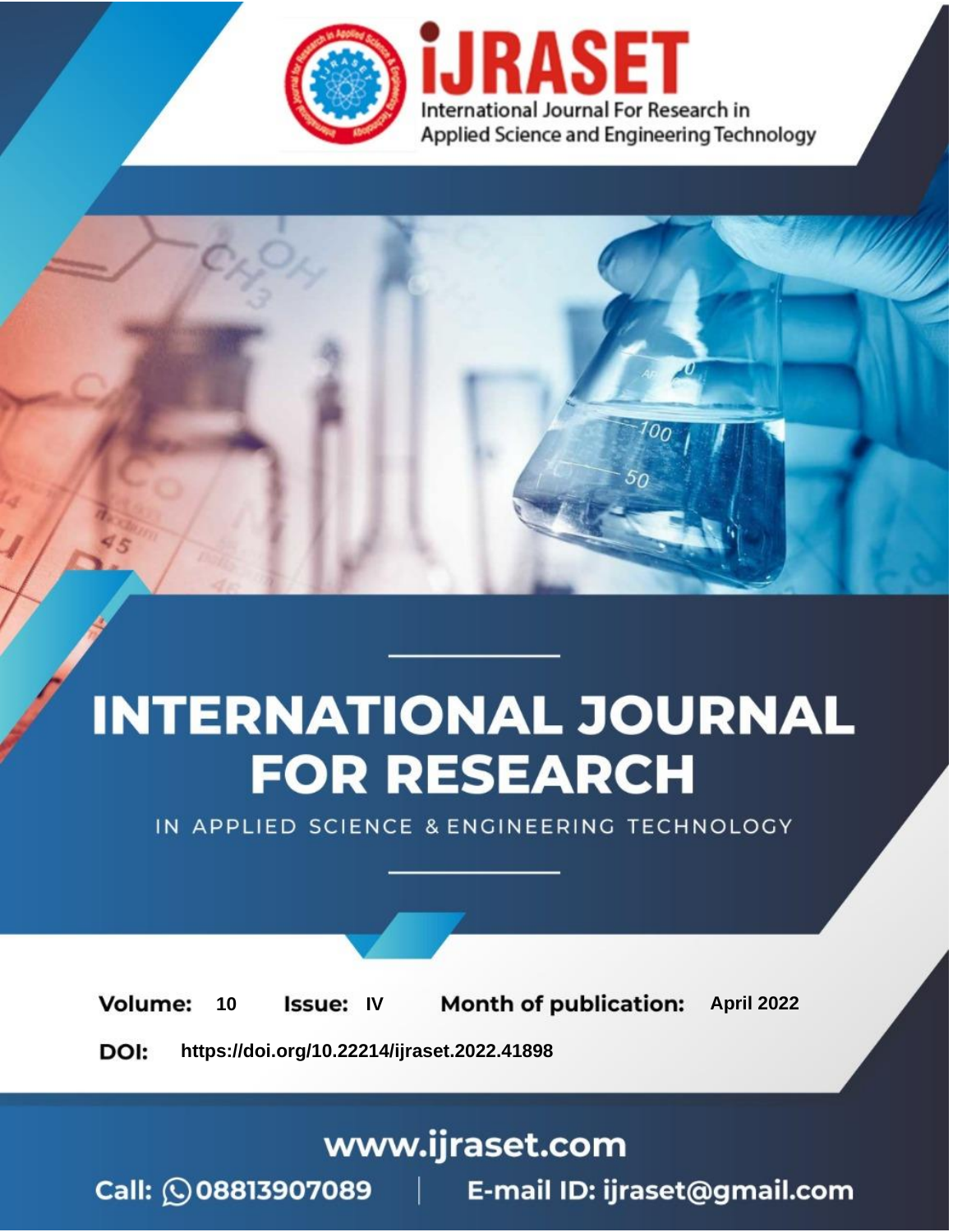

### **Account + GST Inventory Management ERP System (Using Cloud Storage)**

Harshvardhan R Patil<sup>1</sup>, Sourabh R Kotgire<sup>2</sup>, Nikhil S Madhekar<sup>3</sup>, Priyanka N Shelke<sup>4</sup>, Mrs. Ishwari Raskar<sup>5</sup> *1, 2, 3, 4BE Students, Dept. of Information Technology, Trinity College of Engineering and Research, Pune, Maharashtra <sup>5</sup>Assistant Professor, Dept. of Information Technology, Trinity College of Engineering and Research, Pune, Maharashtra*

*Abstract: An ERP system or Enterprise Resource Planning System has been one of the most effective and useful implementations that have been highly effective and useful. The ERP's are extremely capable of providing a robust organization and streamlining of the entire business with ease. The ERP's have been extensively used in the recent years due to the immense cost benefits and effective management of the entire processes of running an organization. Deployment of ERP's is an extremely costly procedure as it is an extensive and detailed implementation, which is the reason why most of it was concentrated towards the large corporations. This has also been the reason why most of these innovative approaches were not as accessible for the medium and small businesses. The high cost also prevented many researchers in accessing these systems and implementing various improvements. Therefore, there is a need for an effective approach for designing a useful approach towards an ERP for the purpose of managing a small to medium organizations. This approach will be defined effectively in the future versions of this research study.*

*Keywords: Enterprise Resource Planning System, Cloud Storage.* 

#### **I. INTRODUCTION**

An Enterprise Resource Planning system is being introduced in this survey in the light of data management. A data management solution is a considerable software application that is employed to administer and supervise databases. It may generate, operate, and update databases. DBMS is the abbreviation for database management system. It can monitor and govern data in a consistent manner, ensuring information security and integrity. Consumers can utilize DBMS to control data in databases, while database administrators can implement DBMS to administer databases. A database management system (DBMS) can include a variety of services that allow clients or software applications to build,

change, or access databases using multiple strategies at the appropriate time.

The ERP's have been highly useful for the purpose of effectively organizing and improving the management of large corporations across the world. These large corporates deploy these systems by paying massive amount of money. This cost of deployment which is immensely large offsets the savings that are achieved through the implementation of such an approach. The corporations have been saving an extremely large amount of money after the deployment as it realizes a well-organized version of the current processes that are taking place in the corporations. This was highly focused on the large industries can companies as they could afford such a deployment at a massive scale, along with the development costs of the same.

This meant the medium and the small scale approaches have not been considered for this kind of deployment due to the cost and the lack of organizational structure. Due to the approach being black boxed at the large corporations, this has also excluded any valuable insight by the researchers and other developers in this regard. Majority of such implementations have been customized to fit the expectations and requirements of the particular organization in mind. Therefore, the deployment of such approaches for ERP increases the overall efficiency of the corporation as well as improves it to reach the respective goals for growth and employee satisfaction at the same time.

The designed approach can be used in a lot of different applications, such as the small and medium sized business of any kind. This implementation allows the user to effectively manage their organizations and achieve greater efficiency in their businesses. The expected users of this software are the business owner and the employees working in the company. The approach will be used by the employee to handle their expenses and salaries that along with any other correspondence with the managers. The managers can manage the requests and the various business related activities through this standalone application as well.

The file storage mechanisms that hold the content acquired from numerous user organizations are maintained by the data centers in cloud - based solutions. This data may be utilized for any commercial clients in the field. The data is stored by the enterprise operations using the huge storage capacity supplied by the cloud data centers. Storage as a service (SaaS) is an illustration of virtualized storage capacity provided to end customers.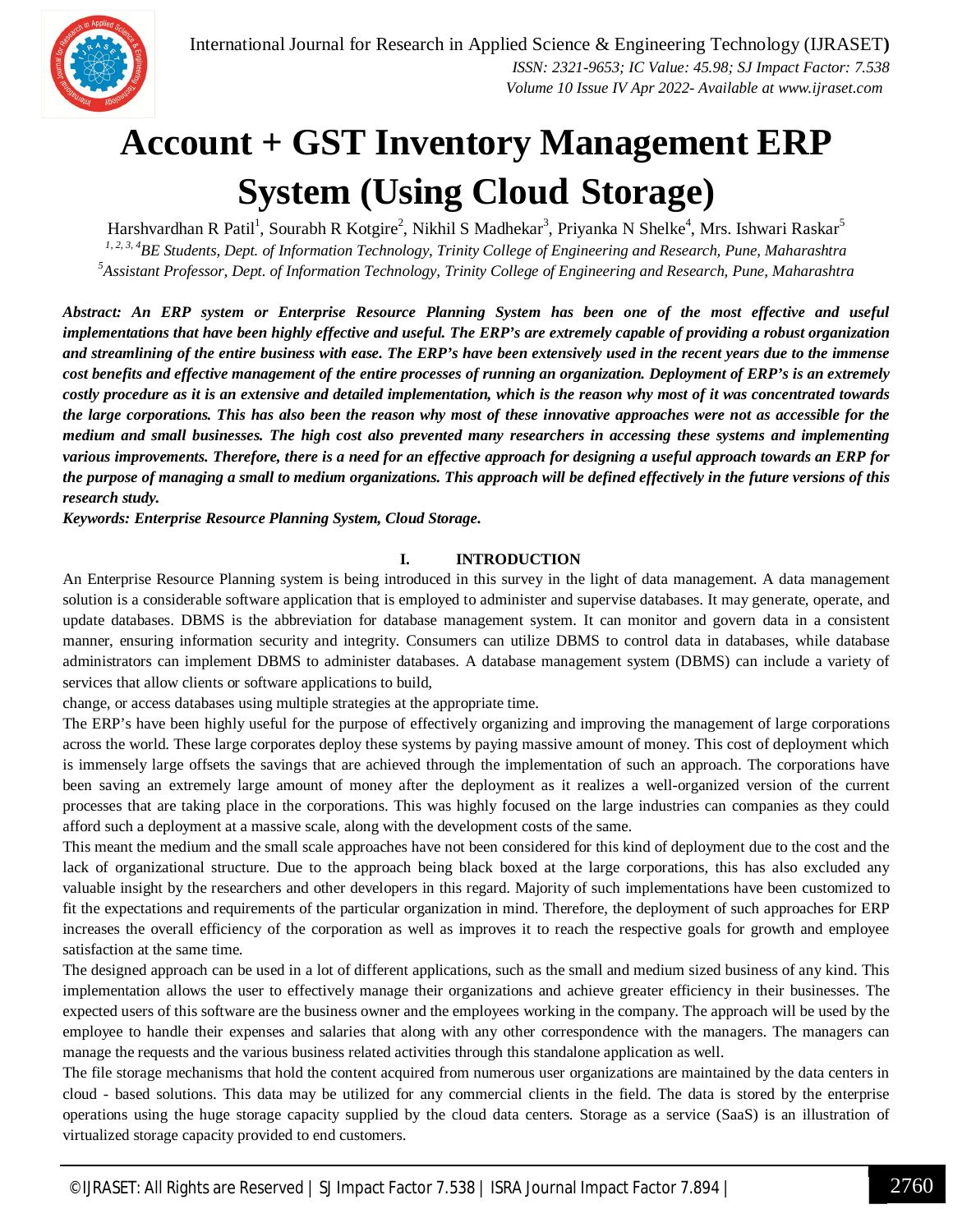International Journal for Research in Applied Science & Engineering Technology (IJRASET**)**



 *ISSN: 2321-9653; IC Value: 45.98; SJ Impact Factor: 7.538 Volume 10 Issue IV Apr 2022- Available at www.ijraset.com*

The data saved on the cloud data storage retains high levels of data secrecy among clients. Amongst most legitimate users, harmful access control and manipulation still happen. Inconsistency amongst users is caused by an inadequacy of accessing data and alteration data on shared resources. On certain cloud storage architecture, the necessity of organization authorized modifications and shared information access capabilities is required. This data alteration and accessibility mechanism should indeed be agreed upon by all team members who use this common storage system to maintain data integrity.

Data solutions that operate in vast and flexible data centers in the cloud and therefore are retrieved via equipment linked through the network are expected to gain in popularity. Whenever the cloud is utilized for utilities and complementary services, cloud storage becomes useful. Images and movies, for instance, may be kept on the cloud rather than on a personal computer, allowing them to be accessed and maintained from anyplace. Rather than utilizing a computer machine at home, a company's invoicing solution can be put on the cloud. This concentrates on the objective - accessibility and simplicity of acquisition. The World Wide Web is utilized to store information, run computations, and do some other related operations. A group of self-managed activities can be controlled via the cloud to improve a company's dependability. The key benefit of using cloud storage would be that significant computational capabilities that we require may be made accessible in a cloud of machines or a cloud repository and employed once capabilities are required in a secure manner.

The addition of the cloud infrastructure to the ERP system can be extremely beneficial providing the much needed flexibility and security that is offered by the platform. This survey paper has been effective in achieving useful and reliable improvement in the small businesses by analysis of the related works in this field to achieve our methodology.

This literature survey paper segregates the section 2 for the evaluation of the past work in the configuration of a literature survey, and finally, section 3 provides the conclusion and the future work.

#### **II. RELATED WORKS**

H. Zhong [1] describe a database management system that can handle and manage databases, as well as construct, utilize, and maintain them. Therefore, the database may be maintained and monitored universally, ensuring the database's safety and integrity. The database management system permit users to access the data in the database.

Database administrators may also use DDMS to maintain databases. It may provide a wide variety of capabilities, allowing several applications and users to utilize distinct techniques to build, change, and query databases at the same time.

Boafft, a decentralized deduplication cloud storage platform, is introduced by S. Luo et al. It provides scalable speed and capacity by parallelizing data deduplication across several storage nodes with negligible reduction of deduplication ratio [2]. First, Boafft employs an efficient and scalable routing algorithm depending on data resemblance, which not only saves network bandwidth consumption but also computes data storage locations fast. Second, each data server keeps a similarity index table in memory, which may be utilized to partially deduplicate data and reduce the amount of disc random reads/writes. Third, the authors optimize the data deduplication ratio on a single node by using a cache container of hot fingerprints depending on access frequency.

B. Hu et al. propose a cloud-based account service methodology and its implementation for the SME SaaS Ecosystem The account service seeks to provide business users with a multi-tenant, scalable, and accessible account management platform as a service [3]. Unlike existing open account systems, the proposed account service includes the following distinguishing features: 1) It will be configured as an individual public cloud service with a focus on enterprise applications, particularly SaaS; 2) Multi-tenancy is fully supported, and each enterprise is a tenant of the account service with clear boundaries with other tenants; and 3) The proposed mechanism includes partition-based distributed architecture that ensures the service is scalable and available.

S. Ramamoorthy presents a framework for cloud data access and modification depending on blockchain techniques. This hybrid approach prevents unauthorized data change and deletion within the community cloud environment. The usage of random hash values and a secure blockchain across cloud user nodes will improve the security of data access and modification. Furthermore, the security performance demonstrates that the suggested strategy effectively limits dangerous user behavior on this platform. OpenLedgers, which are maintained by blockchain technology, will be used in the proposed shared data access architecture [4]. The openLedgers are global tables that keep track of every node in the community network, as well as their data exchange and service information. The open ledgers are kept by the different nodes in this community network. The blockchain acts as a connection between nodes in the network, connecting them through chains.

To protect user information in a cloud context, S. Manjula et al. [5] proposed an architecture that leverages a secure technique that separates data into parts. The data partition on the cloud server assists in keeping hackers from reading the entire file. Furthermore, even if the hacker sees the saved file, he may not be able to distinguish which piece of the file it is or what data it contains since it is encrypted. Safe file distribution will be possible with adequate certification.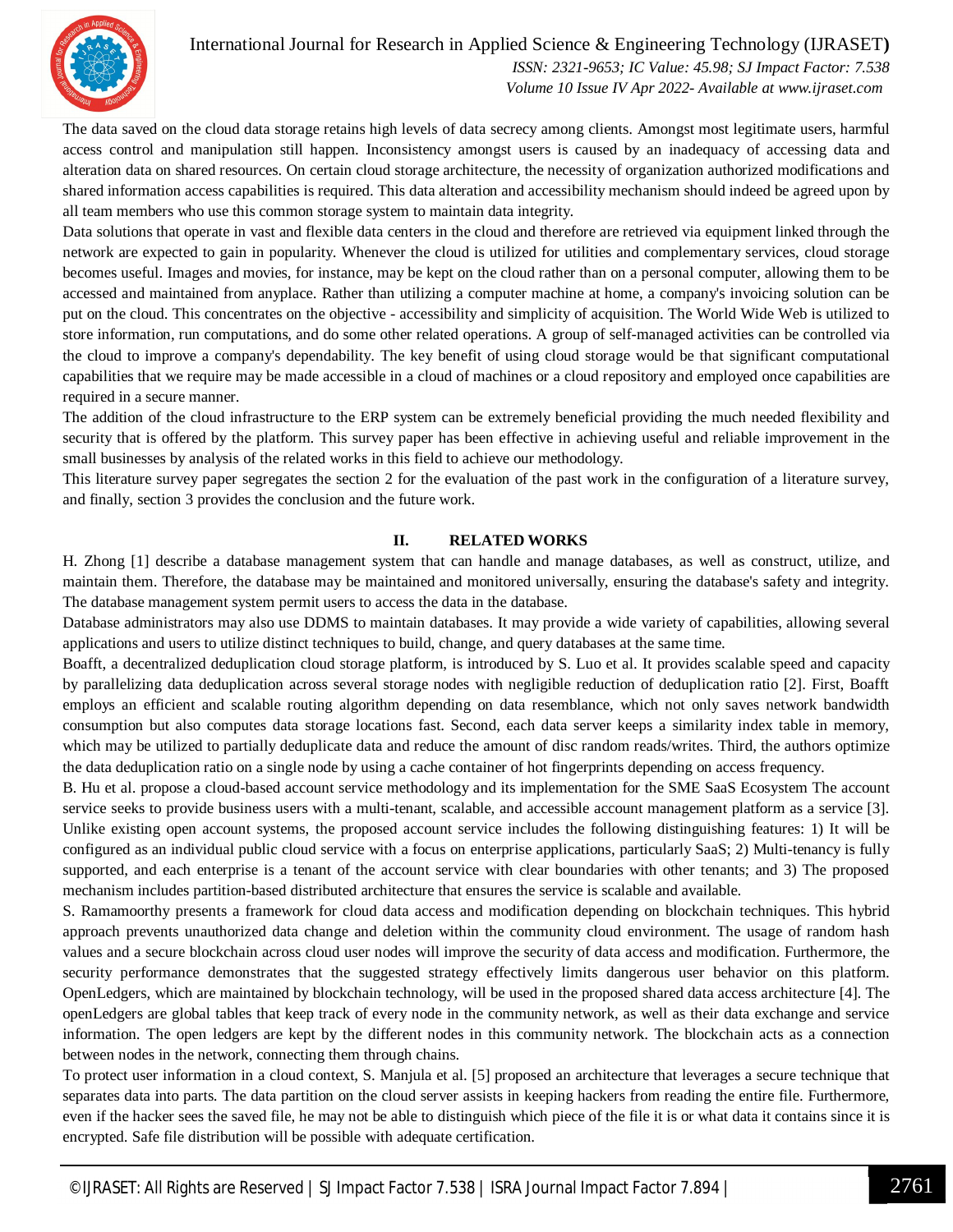International Journal for Research in Applied Science & Engineering Technology (IJRASET**)**



 *ISSN: 2321-9653; IC Value: 45.98; SJ Impact Factor: 7.538 Volume 10 Issue IV Apr 2022- Available at www.ijraset.com*

If one of the cloud servers dies, the system should be able to restore data from the other cloud servers by utilizing the replication technique. The encryption of the file with an unbreakable algorithm and the splitting of the file secure data privacy.

Z. Qiao et al. provide ACTOR, an active Cloud storage paradigm that employs the on-drive data processing power of Ethernetconnected drives as the intelligent big data analytic and storage solution. ACTOR employs a huge number of energy-efficient Ethernet-connected drives, which may assist big data applications in saving energy and money. Furthermore, processing data close to storage media allows delegating computing and storage management responsibilities to Ethernet-connected devices, resulting in increased parallelism [6]. This hardware parallelism might be utilized to handle huge volumes of data sent to storage systems by data-intensive applications. Even more network bandwidth may be saved by compressing and aggregating data before sending it, resulting in significantly less data being sent to computer nodes.

To save space, an efficient data storing mechanism has been devised by S. Muthurajkumar et al [7]. For improved performance, a novel approach called Temporal Data Deduplication Algorithm (TDDdA) has been presented in this system. This strategy focuses on allocating and demonstrating control responsibilities to users regularly, while indirectly permitting temporal limits to improve security. The suggested Temporal Data De-duplication Algorithm (TDDdA) is limited to two mechanisms, one with Temporal and one without. Furthermore, this work has been implemented in a real-time environment for auditing files and allowing the user to authenticate the file content. Another means of ensuring security is obfuscation, which may be used in directives to improve performance. The combination of obfuscation and encryption techniques will increase secrecy. This approach protects data in cloud storage against both internal and external client threats.

K. Al Nuaimi et al. suggested a clever storage optimization approach for the cloud. The primary objective is to increase download speed while decreasing storage consumption and expenses for clouds storing massive files. The collaborative dual-direction distribution from various cloud servers, which relies on the presence of many clones on the servers, increases download speed. Storage usage is increased by deleting the replicas' non-downloaded partitions from the remote server to make room for new files [8]. The removal of replica partitions depends on the knowledge gained from previous twin direction downloads. A customer, for example, has to send a new file to the cloud, but certain cloud servers may not have adequate room to accommodate this file. In this scenario, the authors seek for blocks that haven't been downloaded from that particular server in a predetermined length of time and delete them to make room for the new file.

C. -P. Chang et al. developed and built a cloud backup integration system that adapts to the demands of the user automatically. The system functions as a single file system, giving the user total control over his logical perspective. The file data is instantly uploaded to the cloud backup providers from the user's browser [9]. Although this design adds a modest overhead, the system includes features that can substantially simplify the management of these cloud storage accounts. Splitting files across multiple cloud storage accounts, moving file data to allow uploading for a file that should not be split, providing a single logical view that is not divided by cloud storage account boundaries and sharing the logical view with other users, and automatically determining the best account to place a file effectively are some of the features available.

A. Sharma proposed a multi-tenant data storage architecture based on NoSQL [10]. Cassandra, a column-based NoSQL family database, was chosen to create the data store. The suggested method has the advantage of being simple to provide data separation among tenants while providing flexibility in schema design or modification. The implementation results reveal that the suggested Multitenant architecture offers the needed data isolation to its tenants and performs well for big datasets, although query processing time rises for small datasets.

B. Sengupta et al. introduced a safe distributed cloud storage system for static data depending on HAIL's fundamental storage structure. POR assurances are provided by the program. For distributed cloud storage strategies, the authors define a security model. In contrast to HAIL, an adversary in the presented method cannot change a dispersion codeword without the client noticing [11]. In a static data scheme, the authors employ systematic Cauchy Reed-Solomon codes and present a mechanism for extending such codes to accept new symbols added to existing message symbols. The modifications to the parity symbols do not affect existing message symbols. The creation of such expandable code might be valuable in a variety of different applications.

L. Lei et al. deliver a ground-breaking mobile-cloud database service for storing and managing mobile data in cloud databases for mobile apps [12]. This solution not only provides a standard framework for connecting mobile apps to cloud databases but also overcomes the constraints of existing mobile databases by including desirable mobile cloud computing capabilities like multitenancy and elasticity. Meanwhile, it continues to give substantial mobile database features to mobile apps, such as mobility and location-aware, automatic session failover. Based on the results of the prototype application's experiments, the authors feel that the suggested MCloudDB strategy, by using existing cloud databases, provides an enhanced option for mobile data management and access.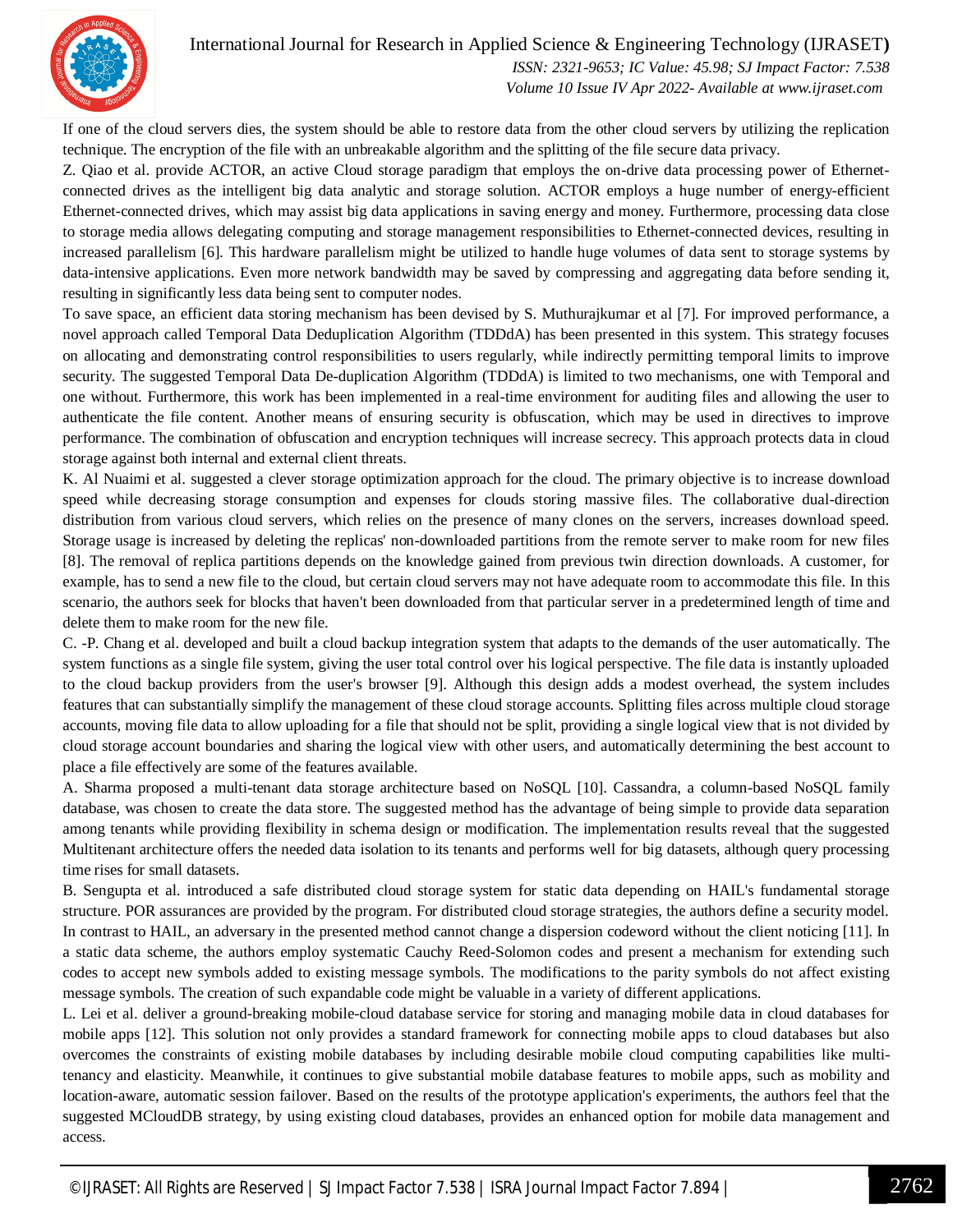

International Journal for Research in Applied Science & Engineering Technology (IJRASET**)**  *ISSN: 2321-9653; IC Value: 45.98; SJ Impact Factor: 7.538 Volume 10 Issue IV Apr 2022- Available at www.ijraset.com*

I. Eisa et al. suggested a database management system (DBMS) architecture for cloud data centers that include novel storage management, monitoring, and concurrency control algorithms [13]. Transaction throughput has risen, and the rate of transaction aborts has decreased as a result of this effort. The findings reveal that the proposed storage management module takes less time to manage 'write and read' operations than alternative storage management systems such as RAID and Oracle ASM. The proposed approach handles transactions better than previous storage management systems when applications access databases on different columns with various frequencies, since it parallelizes the 'read' operation among storage devices, depending on applications. Because numerous servers perform the transaction concurrently, reading data from multiple pieces takes less time than reading data from a single fragment.

#### **III. CONCLUSION AND FUTURE SCOPE**

This survey article describes an ERP system, or Enterprise Resource Planning Framework, which has shown to become one of the very successful and helpful deployments. ERPs are incredibly competent of easily organizing and simplifying the complete corporation. ERPs have indeed been increasingly popular over the years as a result of their significant cost savings and ability to effectively manage all aspects of an employee's performance. ERP administration is an enormously expensive operation due to the vast and complex nature of the development, so that's why the majority of it has been focused on huge organizations. That's also why the majority among these creative ideas have been out of reach for small and medium size firms. Many academics were also unable to acquire these technologies and apply numerous modifications due to the enormous expense. Therefore, there is a need for an effective approach towards an ERP system which consists of 2 levels of access, namely, Employee, and Managers, along with the introduction of the cloud storage for easier accessibility and scalability.

#### **REFERENCES**

- [1] H. Zhong, "Database management system accounting software," Proceedings of 2011 International Conference on Electronic & Mechanical Engineering and Information Technology, 2011, pp. 474-476, DOI: 10.1109/EMEIT.2011.6022922.
- [2] S. Luo, G. Zhang, C. Wu, S. U. Khan, and K. Li, "Boafft: Distributed Deduplication for Big Data Storage in the Cloud," in IEEE Transactions on Cloud Computing, vol. 8, no. 4, pp. 1199-1211, 1 Oct.-Dec. 2020, DOI: 10.1109/TCC.2015.2511752.
- [3] B. Hu, L. -J. Zhang, D. Liu, Y. -F. Xie and L. -h. Luo, "A Cloud Oriented Account Service Mechanism for SME SaaS Ecosystem," 2012 IEEE Ninth International Conference on Services Computing, 2012, pp. 336-343, DOI: 10.1109/SCC.2012.54.
- [4] S. Ramamoorthy and B. Baranidharan, "CloudBC-A Secure Cloud Data access Management system," 2019 3rd International Conference on Computing and Communications Technologies (ICCCT), 2019, pp. 217-220, DOI: 10.1109/ICCCT2.2019.8824828.
- [5] S. Manjula, M. Indra, and R. Swathiya, "Division of data in a cloud environment for secure data storage," 2016 International Conference on Computing Technologies and Intelligent Data Engineering (ICCTIDE'16), 2016, pp. 1-5, DOI: 10.1109/ICCTIDE.2016.7725365.
- [6] Z. Qiao, S. Liang, N. Damera, S. Fu, H. Chen and M. Lang, "ACTOR: Active Cloud Storage with Energy-Efficient On-Drive Data Processing," 2018 IEEE International Conference on Big Data (Big Data), 2018, pp. 3350-3358, DOI: 10.1109/BigData.2018.8621864.
- [7] S. Muthurajkumar, M. Vijayalakshmi, and A. Kannan, "An effective data storage model for cloud databases using temporal data de-duplication approach," 2016 Eighth International Conference on Advanced Computing (ICoAC), 2017, pp. 42-45, DOI: 10.1109/ICoAC.2017.7951742.
- [8] K. Al Nuaimi, N. Mohamed, M. Al Nuaimi and J. Al-Jaroodi, "ssCloud: A Smart Storage for Distributed DaaS on the Cloud," 2015 IEEE 8th International Conference on Cloud Computing, 2015, pp. 1049-1052, DOI: 10.1109/CLOUD.2015.149.
- [9] C. -P. Chang, H. -T. Chiao, Y. -S. Chang, C. -T. Tsai, K. -K. Yuen and S. -M. Yuan, "UCS A Unified Cloud Storage Integration Service," 2017 IEEE 7th International Symposium on Cloud and Service Computing (SC2), 2017, pp. 245-248, DOI: 10.1109/SC2.2017.45.
- [10] A. Sharma and P. Kaur, "A Multitenant Data Store Using a Column Based NoSQL Database," 2019 Twelfth International Conference on Contemporary Computing (IC3), 2019, pp. 1-5, DOI: 10.1109/IC3.2019.8844906.
- [11] B. Sengupta, N. Nikam, S. Ruj, S. Narayanamurthy, and S. Nandi, "An Efficient Secure Distributed Cloud Storage for Append-Only Data," 2018 IEEE 11th International Conference on Cloud Computing (CLOUD), 2018, pp. 146-153, DOI: 10.1109/CLOUD.2018.00026.
- [12] L. Lei, S. Sengupta, T. Pattanaik and J. Gao, "MCloudDB: A Mobile Cloud Database Service Framework," 2015 3rd IEEE International Conference on Mobile Cloud Computing, Services, and Engineering, 2015, pp. 6-15, DOI: 10.1109/MobileCloud.2015.30.
- [13] I. Eisa, R. Salem, and H. Abdelkader, "A fragmentation algorithm for storage management in a cloud database environment," 2017 12th International Conference on Computer Engineering and Systems (ICCES), 2017, pp. 141-147, DOI: 10.1109/ICCES.2017.8275293.